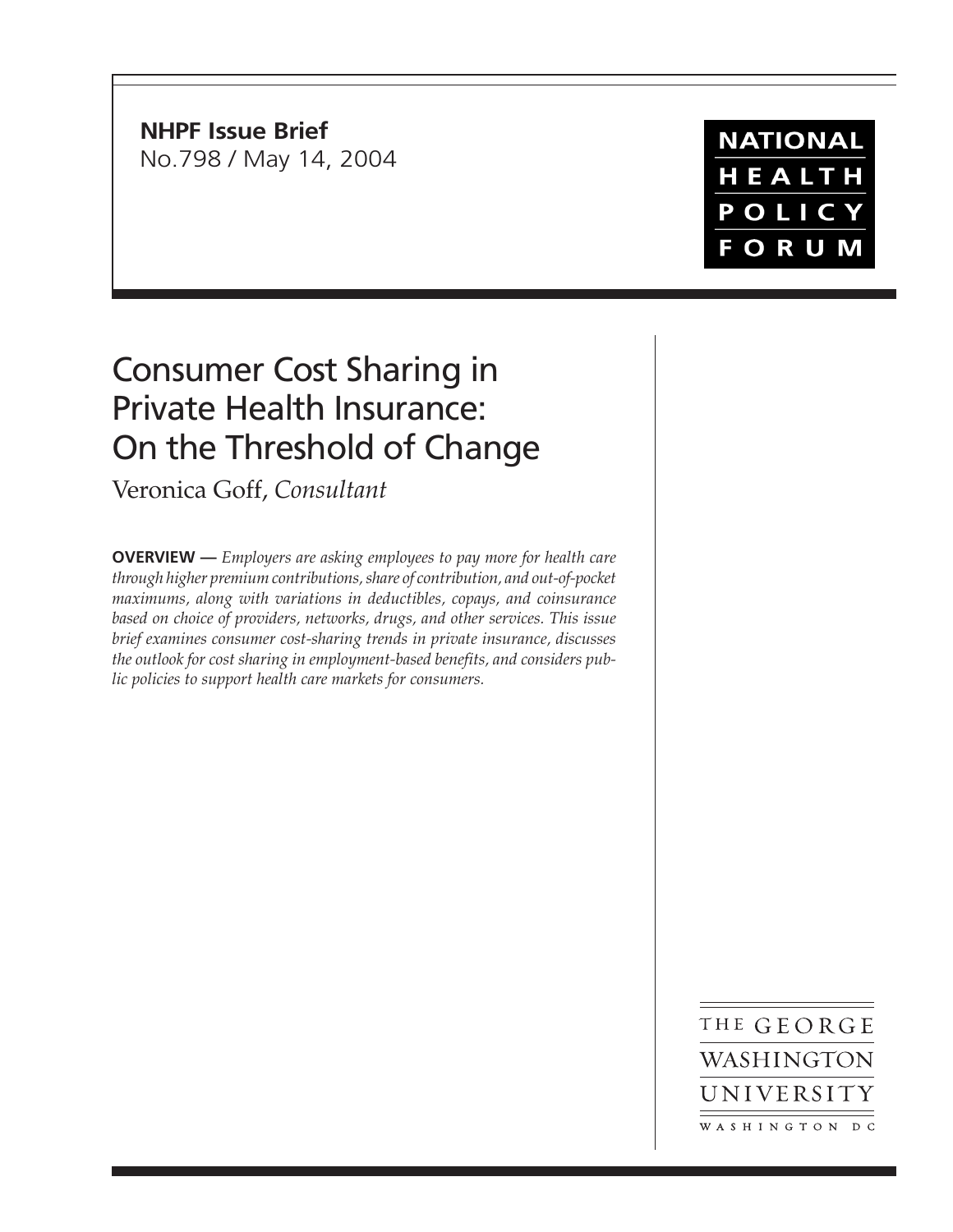# Consumer Cost Sharing in Private Health Insurance: On the Threshold of Change

Private employers are re-evaluating their health care cost-sharing and contribution strategies. Last year marked the seventh consecutive year of accelerated health care expenditure growth, with the last three years at doubledigit rates. Though rate hikes are expected to moderate slightly in 2004, long-range analyses predict health care expenditures will continue to outpace economic growth. $^1$  Employers argue this trend is not sustainable. $^2$ 

As a consequence, employers have begun asking employees to pay more for health care. Employee cost sharing has drifted upward through higher contributions and deductibles, lower subsidies for dependent coverage, and numerous benefit changes that increase spending at the point of care. At the same time, concerns about affordability have renewed employer interest in pay-related health care premium contributions to protect lowwage workers.

Even though employees are paying more for health care, their share of the cost has not kept pace with total spending. Consumer out-of-pocket spending accounted for 25 percent of total private health care expenditures in 2002, down from 33 percent in 1990.<sup>3</sup> The drop in employee share of spending over those years is a result of managed care keeping cost trends low coupled with employers absorbing most of the annual increases.

Private employers have come under fire for raising employee health care costs, but state and federal governments face similar challenges. Typical health benefits do not encourage consumers to shop around for efficient, quality care. Leading employers argue that giving consumers a meaningful financial stake in health care decisions will help drive the system toward efficiency and medically appropriate utilization. Studies show that increased coinsurance, copays, and deductibles slow demand for routine and discretionary care in the short term. But it is not clear at what point cost sharing hampers treatment compliance and provision of necessary care. Some studies show that even moderate cost sharing creates financial hardship for low-income and chronically ill individuals.

Many consumers are ill-prepared to make the health care benefits choices and trade-offs ahead. Public policies supporting consumers, such as transparency of price and quality information and viable funding vehicles for retiree medical care, are sorely lacking.

**National Health Policy Forum** 2131 K Street NW, Suite 500 Washington DC 20037

202/872-1390 202/862-9837 [fax] nhpf@gwu.edu [e-mail] www.nhpf.org [web]

**Judith Miller Jones** *Director*

**Sally Coberly** *Deputy Director*

**Monique Martineau** *Publications Director*

**NHPF** is a nonpartisan education and information exchange for federal health policymakers.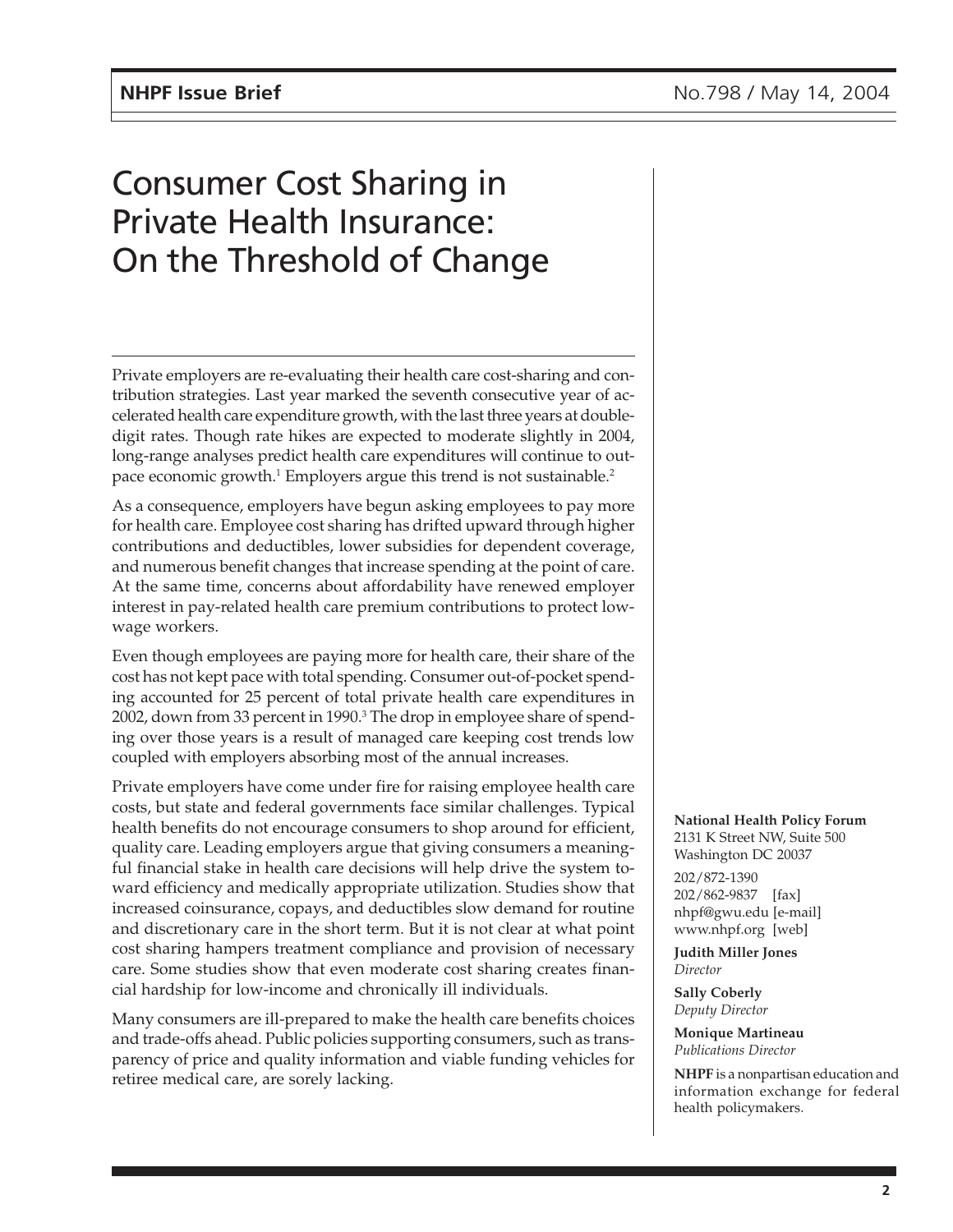## **COST-SHARING TRENDS: EMPLOYEES PAY MORE FOR HEALTH CARE**

Since 2002, employers have made a concerted effort to increase employee cost sharing relative to previous years.<sup>4</sup> Employees are paying more for health care through higher premium contributions, percentage contributions, and out-of-pocket maximums, along with variations in deductibles, copays, and coinsurance based on their choice of providers, networks, drugs, and other services.

## **Premium Contributions**

Employee premium contributions (and share of premium, according to some surveys) rose in each of the last two years. The annual Kaiser Family Foundation/Health Research and Educational Trust (Kaiser/HRET) employer survey found average monthly employee premium contributions for preferred provider organizations (PPOs), the most popular plan, were \$42 for single coverage in 2003 (up 29 percent from 2001) and \$201 for family coverage (up 26 percent from 2001).5 Across all plan types, the Kaiser/HRET survey found the average employee share of premium was relatively steady for the past two years at 16 percent for single coverage and 27 percent for family coverage (Figure 1).

**FIGURE 1 Annual Percent Change in Average Employer Total Health Benefit Cost, 1990–2003**



*Note: Results for 1990–1998 are based on cost for active and retired employees combined. The change in cost between 1998 and 2003 is based on cost for active employees only.*

*Source: Mercer Human Resource Consulting.*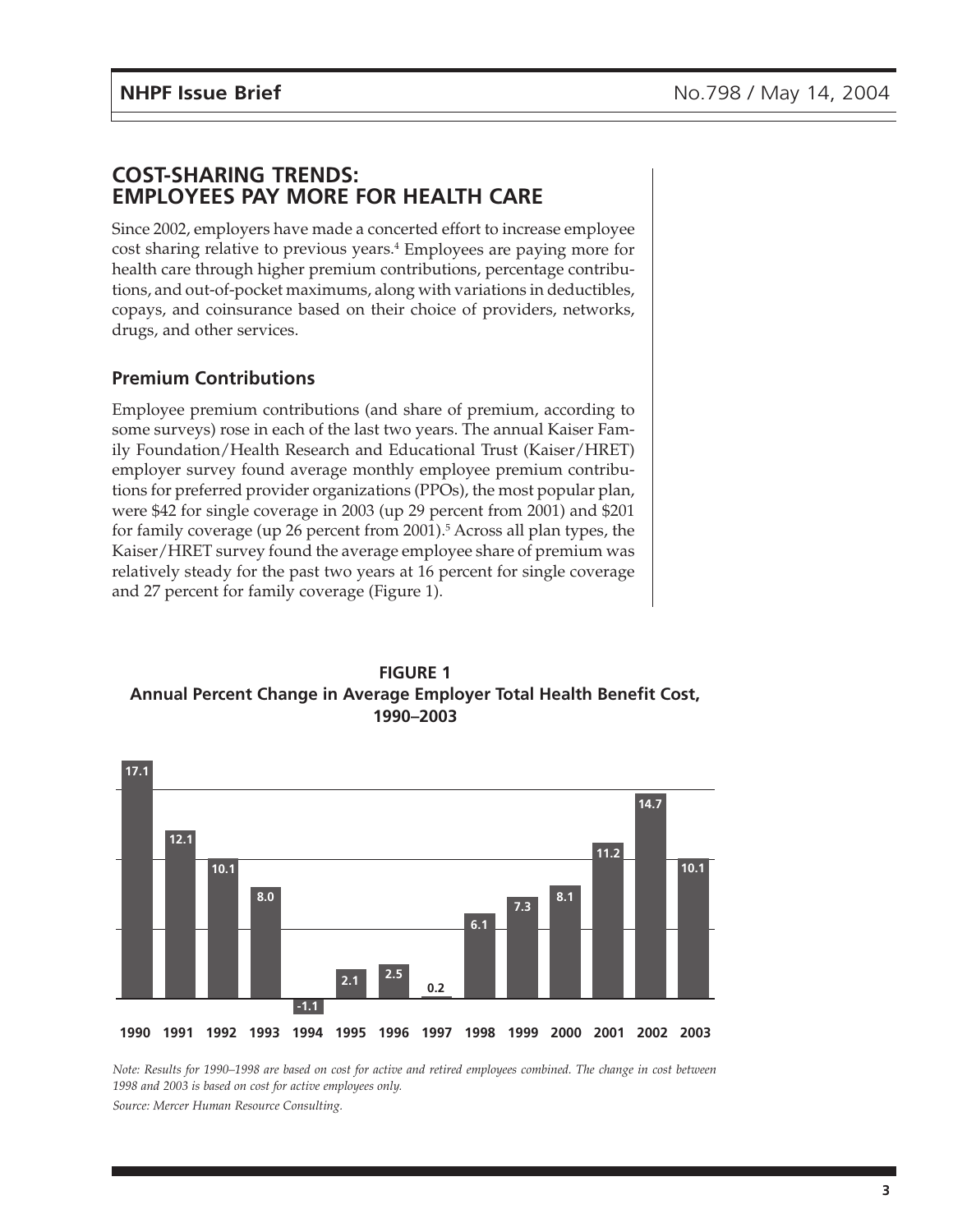However, other surveys report higher employee premiums and contribution share. Mercer Human Resource Consulting reported employees contributed 27 percent of PPO premiums for single coverage and 58 percent for family coverage in 2003.<sup>6</sup> Another survey by consulting firm Hewitt Associates found that the employee share of premium rose two percent last year.7 Methodological and reporting differences among surveys account for the range of calculations. The Mercer and Kaiser/HRET studies each surveyed about 3,000 randomly selected employers, ranging in size from small to very large. Results from both of these surveys can be projected nationally. Due to sampling and weighting methodologies, Mercer estimates the results represent about 600,000 employers and 90 million full-time and part-time employees.

By any survey, it is clear the amount of money deducted from employee paychecks for premium contributions is up, although employee share of cost as a percent of premium is generally down from the mid to late 1990s. The Kaiser/HRET survey assessed employee share of premium for single coverage at 16 percent, down from 21 percent in 1996. Mercer data show employee share of cost as a percent of premium fell between 1999 and 2002, although employers regained ground in 2003 (Figure 2).

Some employers have implemented or are considering higher cost sharing for dependent coverage. The Hewitt survey found these changes in 2003 and 2004: 34 percent have higher cost sharing for dependents than employees, 25 percent provide flexible credits for opting out of dependent coverage, 10 percent use surcharges for working spouses who do not elect coverage from their own employer, and nine percent require working spouses to elect coverage from their employer.

For example, Boeing Company charges employees \$100 per month if their working spouse elects the Boeing plan rather than their employer's plan, according to a 2003 report by *The Wall Street Journal*. They also reported Verizon Communications and its unions tentatively agreed to a \$40 per month fee for employees with working spouses who decline coverage from their own employer. Under the agreement, the surcharge does not apply to spouses who earn less than \$25,000 a year or who have to pay more than \$900 annually for their employer's health coverage.<sup>8</sup>

Eligibility structures for dependent coverage are also changing. Some employers have introduced four-tier structures: single, employee plus one, employee and children, and family. Some health benefits consultants believe we are moving toward assessing a surcharge for each individual covered by the plan in addition to the employee.

The Mercer survey detected a decrease in the percentage of employees electing family coverage at smaller companies (defined as fewer than 500 employees): 48% percent chose dependent coverage in 2003, down from 51 percent in 2002. Researchers surmised the drop was related to the \$389 average monthly premium contribution for PPO coverage at

**Some employers have implemented or are considering higher employee cost sharing for dependent coverage.**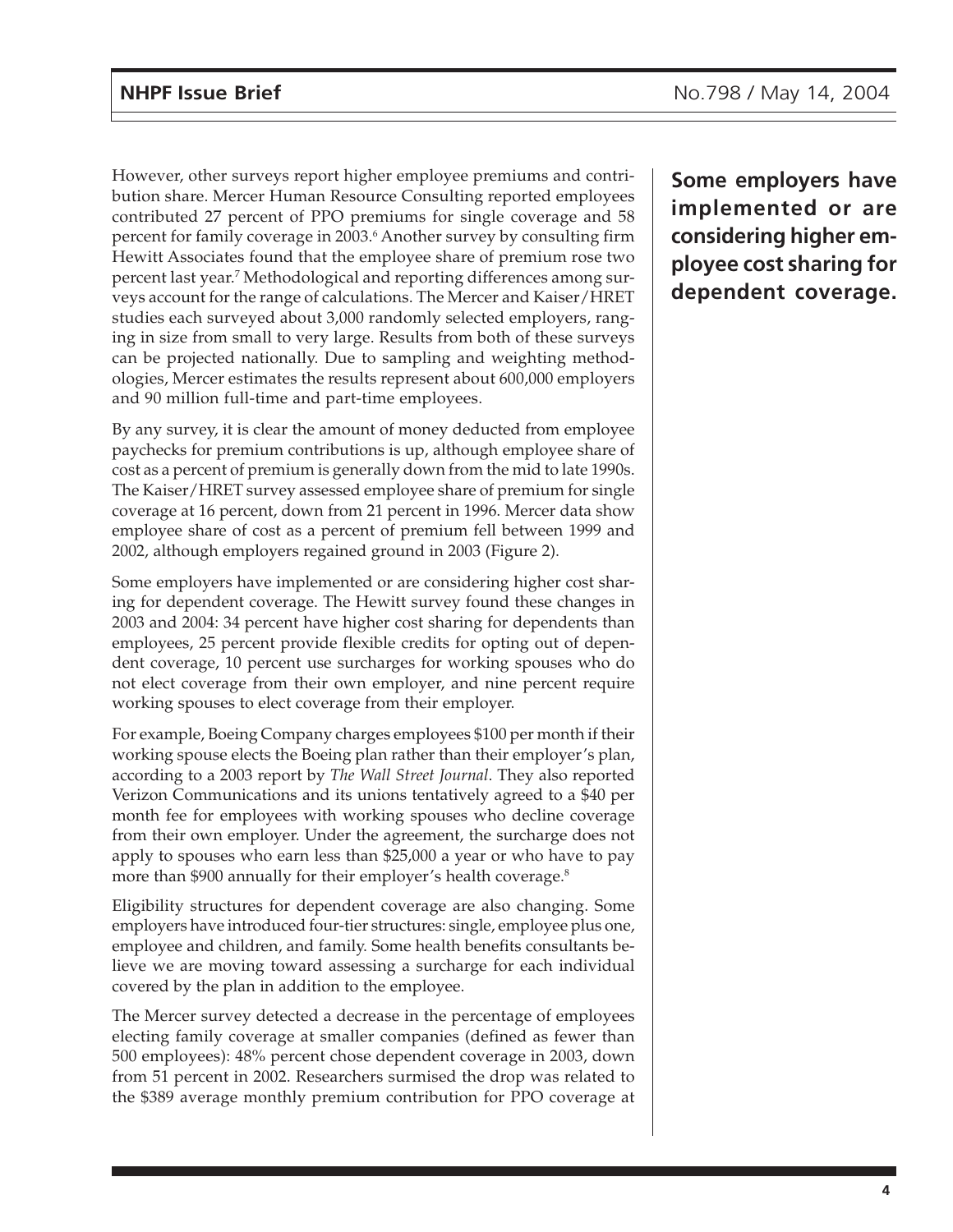small companies. Dependent coverage election remained steady at large companies where average family contribution for PPO coverage was \$224 per month.

## **Point-of-Care Cost Sharing**

The most notable change in employers' cost-sharing strategy involves copays, coinsurance, and deductibles paid by employees when they use health care. Managed care was characterized by comprehensive benefits, low copays, no deductibles, restrictions on provider choice, and utilization controls. In this post–managed care era, cost-sharing arrangements recognize consumers' desire for choice without the hassle of utilization management. Now, employee choice of provider, site, drug, or service often determines the degree of cost sharing, with less efficient options having higher cost.

Prescription drug plans typically use point-of-care cost sharing through tiered designs. For example, brand name prescription drugs are available,



**FIGURE 2 Average Cost of Single and Family Health Insurance Coverage, by Plan Type, 2003**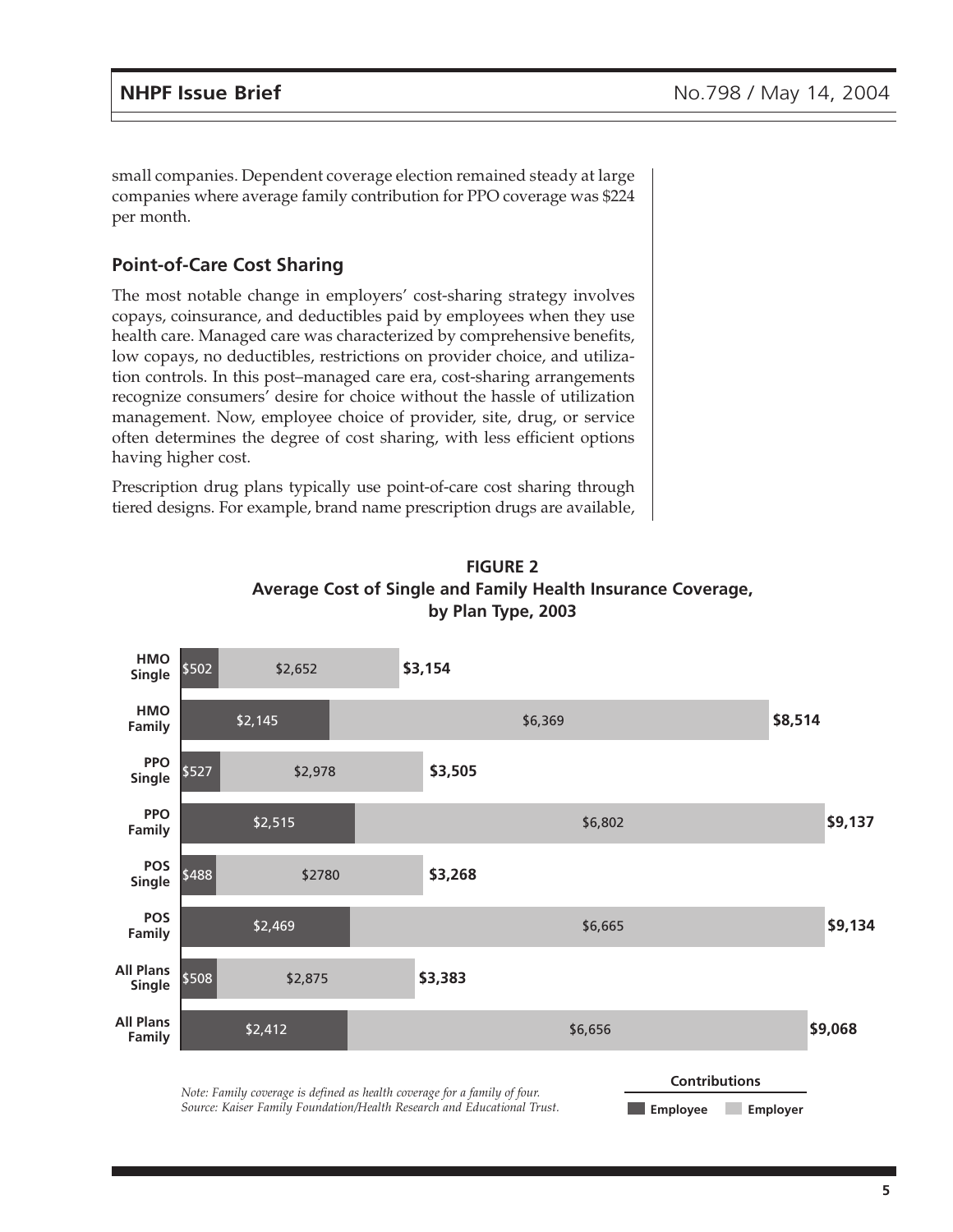but cost substantially more than their generic equivalents. Eighty-six percent of employees had a tiered prescription drug benefit last year. The average copays for generic, preferred, and nonpreferred drugs in three-tier plans were \$9, \$19, and \$29 respectively.<sup>9</sup> Experts predict tiered prescription drug plans will become even more prevalent, with the third tier copay averaging \$50 within the next 3 to 5 years.<sup>10</sup>

In 2003, cost tiers were also applied to hospitals, physician networks, and services in certain high-cost specialty areas such as cardiology. Several major carriers offered tiered hospital plans beginning in 2002, including Humana, several BlueCross BlueShield plans, and PacifiCare. Nearly 80 percent of employers surveyed by Hewitt Associates said they were interested in a tiered hospital plan. Generally, the plans designate hospitals as preferred or standard based on relative cost. To counter criticism about cost-based tiers, most plans added quality and patient experience data to their tier structures by 2003.

PacifiCare's "Select Hospital" plan introduced in 2002 is one example. About half of the 230 hospitals with which PacifiCare maintains contracts in California were designated select hospitals. Under this plan, inpatient hospital copays are waived for members who use these preferred facilities, whereas members pay \$100, \$250, or \$400 daily copays for standard hospitals. Outpatient surgery copays are waived at select hospitals, whereas copays range from \$50 to \$200 in standard hospitals.

"Network Choice" is the BlueShield of California tiered hospital plan introduced in 2002. Hospitals are assigned a "choice" or "affiliated" designation, based originally on relative cost and now also on quality data and a calculation of patient mix. More than 80 percent of hospitals contracting with BlueShield of California are in the choice category. The program was applied to one million members enrolled in small employer and individual plans prior to 2004. Now, the product is offered to large employers too.

Network tiers are another new product. For example, PacifiCare's "Value HMO Network" has a preferred tier of medical groups and hospitals that were selected on quality and cost criteria. Introduced in 2003, the Value HMO Network produced premium savings for employers ranging from 4 to 15 percent. Although only 6 percent of employers currently use a tiered network, 55 percent are considering it for the future, according to the Hewitt survey.

In another variation and a shift away from the large networks of recent years, a few major health plans are offering special networks of physicians for high-cost conditions. For example, Aetna's "Aexcel Network" has physicians in six specialty areas that account for about 30 percent of costs: cardiology, cardiothoracic surgery, gastroenterology, general surgery, obstetrics/gynecology, and orthopedics. In those specialties, employees using out-of-network providers pay a higher copay or coinsurance. The product was introduced in January 2004 in three markets and will be expanded to other markets by mid 2004 (Figure 3).

**Although only six percent of employers currently use a tiered network, 55 percent are considering it for the future, according to a Hewitt survey.**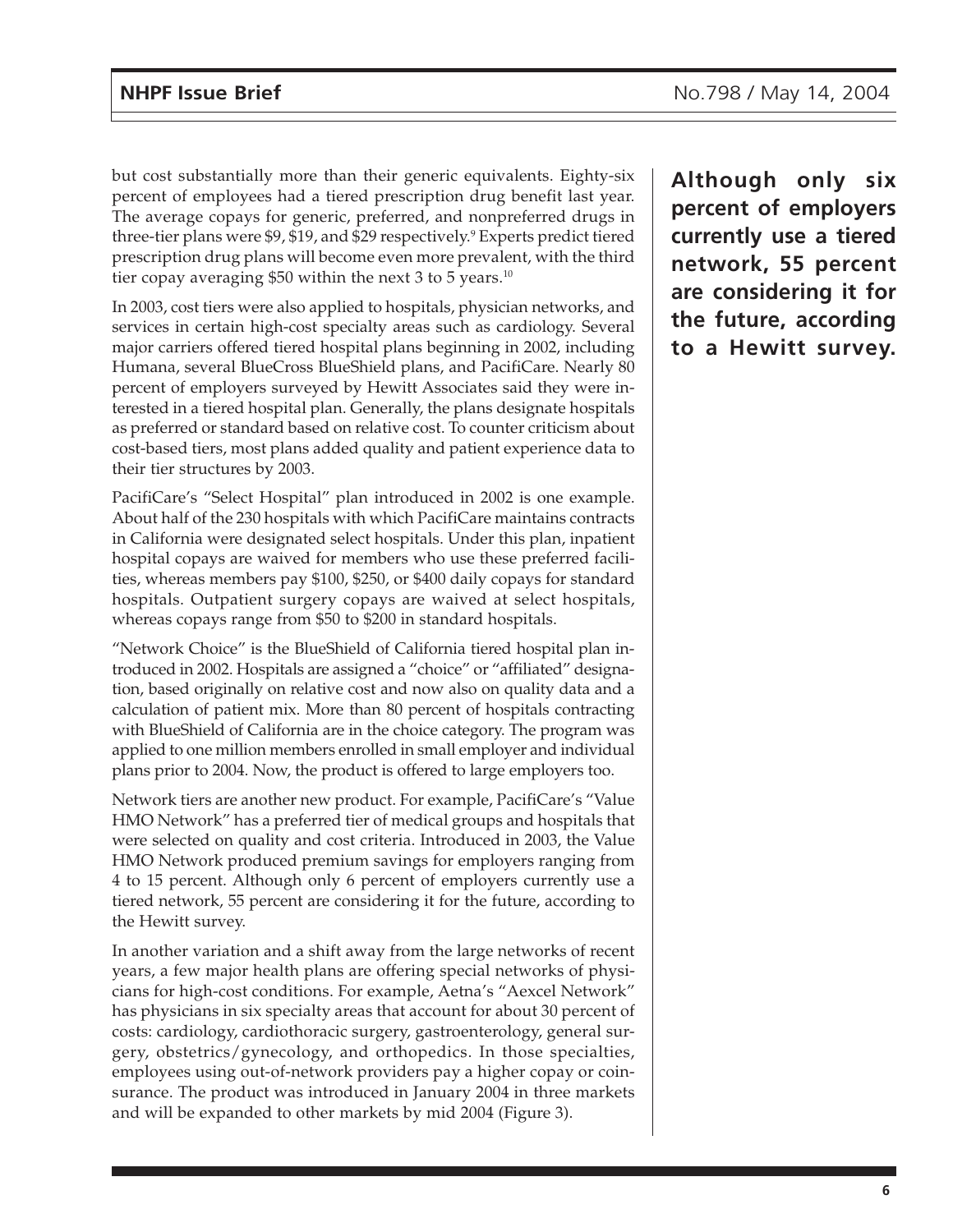Employers with lower than average health care cost trends in 2003 used point-of-care cost sharing rather than relying solely on increases in premium contribution and share, according to a report by Watson Wyatt Worldwide and the Washington Business Group on Health.<sup>11</sup> The report concluded that employers believe point-of-care cost sharing helps sensitize employees to the actual costs of health care.

Another hallmark of recent cost sharing is a shift from copays to coinsurance. Again, the purpose is to sensitize consumers to the financial consequences of their choices. Coinsurance, the norm during the pre–managed care era, automatically indexes employee out-of-pocket cost to price of care. Returning first to prescription drug plans, coinsurance is becoming more common for physician office visits and hospital admissions, even in managed care networks.<sup>12</sup>

## **FIGURE 3 Percentage of Employers Interested in Each of Five Provider Selection Strategies**



*Note: Values in the figure are rounded to the nearest whole number. Source: Hewitt Associates, 2004.*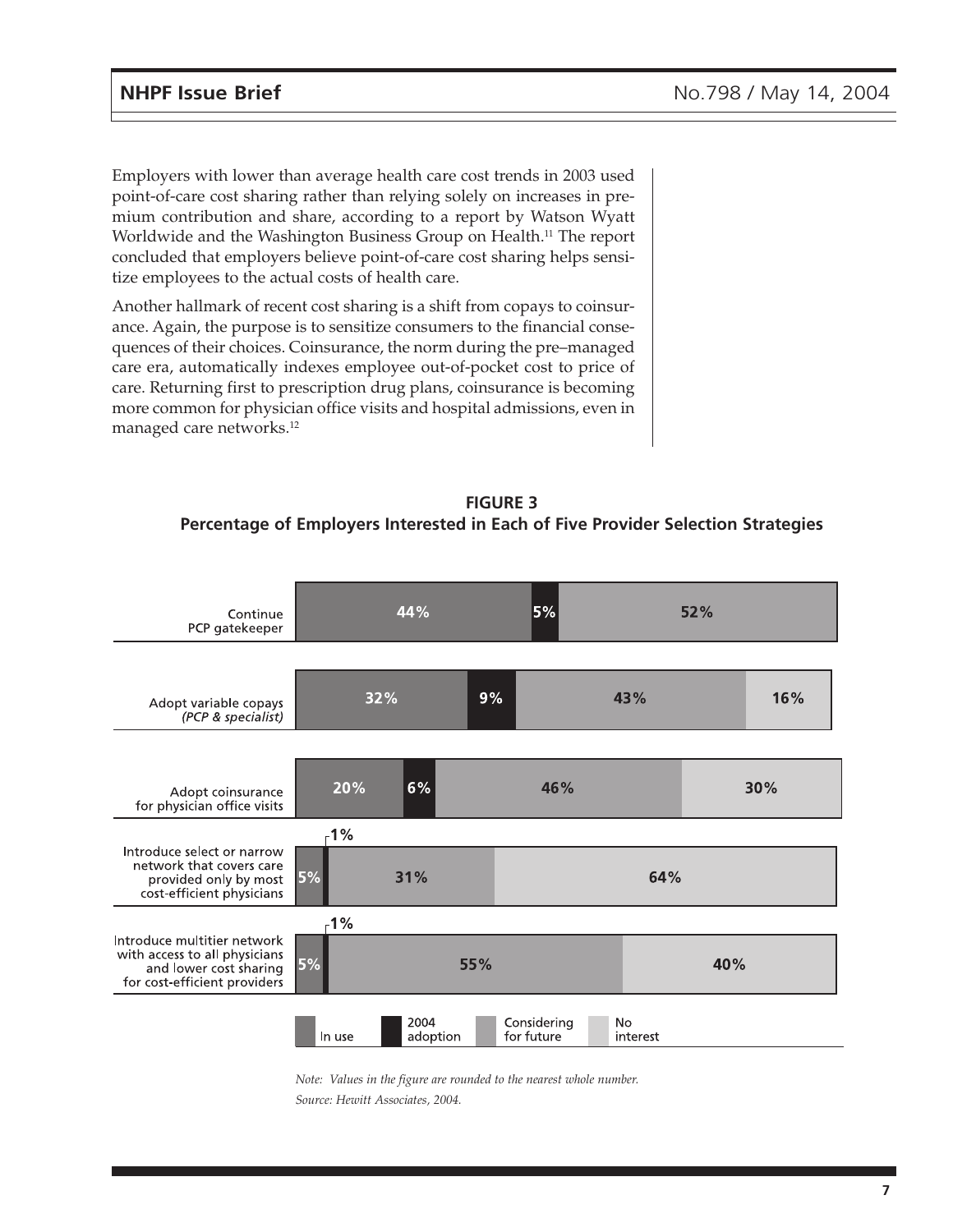Employers have also increased deductibles, particularly for out-of-network providers. The average annual deductible for individual coverage outside the PPO network was \$561, a 20 percent increase from 2002, according to the Kaiser/HRET survey. The same survey found in-network deductibles rose nine percent. Thirty-four percent of employers had a PPO in-network deductible of \$1000 or more, up from 20 percent in 2002, according to Mercer Human Resource Consulting. They also found the median individual out-of-pocket maximum for in-network PPO coverage was \$2000, up from \$1500 in 2002.

More employers are adopting service-specific deductibles rather than a single deductible. In 2003, half of employers had a separate deductible for hospital admissions in their HMO plans, up from 15 percent the previous year.13 Service-specific copays are also more common. For example, major health plans such as Cigna HealthCare have separate copays for magnetic resonance imaging (MRI), computed axial tomography (CAT), and positron emission tomography (PET) scans to encourage appropriate use of the diagnostic tools.

In some policy circles, these incremental changes in employee cost sharing are being thought of with a stair step analogy. Copays are stepped up to coinsurance. Election of dependent coverage elicits an additional surcharge. A single deductible is replaced by separate deductibles for hospitalizations and prescription drugs. Physician visit copays are supplemented with service-specific copays, and so on. Each step gives consumers more financial responsibility for their elections and service use.

However, this scenario may prove too complicated for consumers, at least in the near term. A recent Institute of Medicine report on health literacy concluded almost half of adults have difficulty understanding and using health information.<sup>14</sup> The report estimates that, among individuals, lack of ability to understand information necessary to make appropriate health and health care choices results in billions of dollars in avoidable costs. Expecting consumers to appropriately manage point-of-care cost-sharing decisions in the current environment may be unrealistic.

## **Income Considerations**

A small number of employers use pay-related contributions in an attempt to keep health care affordable for low-wage workers. One large company's benchmarking effort found that only nine percent of employers used this approach, whereas an informal poll of more than 40 of the nation's largest employers by a national employer membership organization found that 24 percent use contribution tiers based on salary. Kraft, GE, and Morgan Stanley are among the large employers using pay-related contributions.

As health care becomes more costly, more employers are at least considering pay-related contributions. The poll noted above found that almost one-third had recently discussed the option. However, administrative

**Expecting consumers to appropriately manage point-of-care cost sharing decisions in the current environment may be unrealistic.**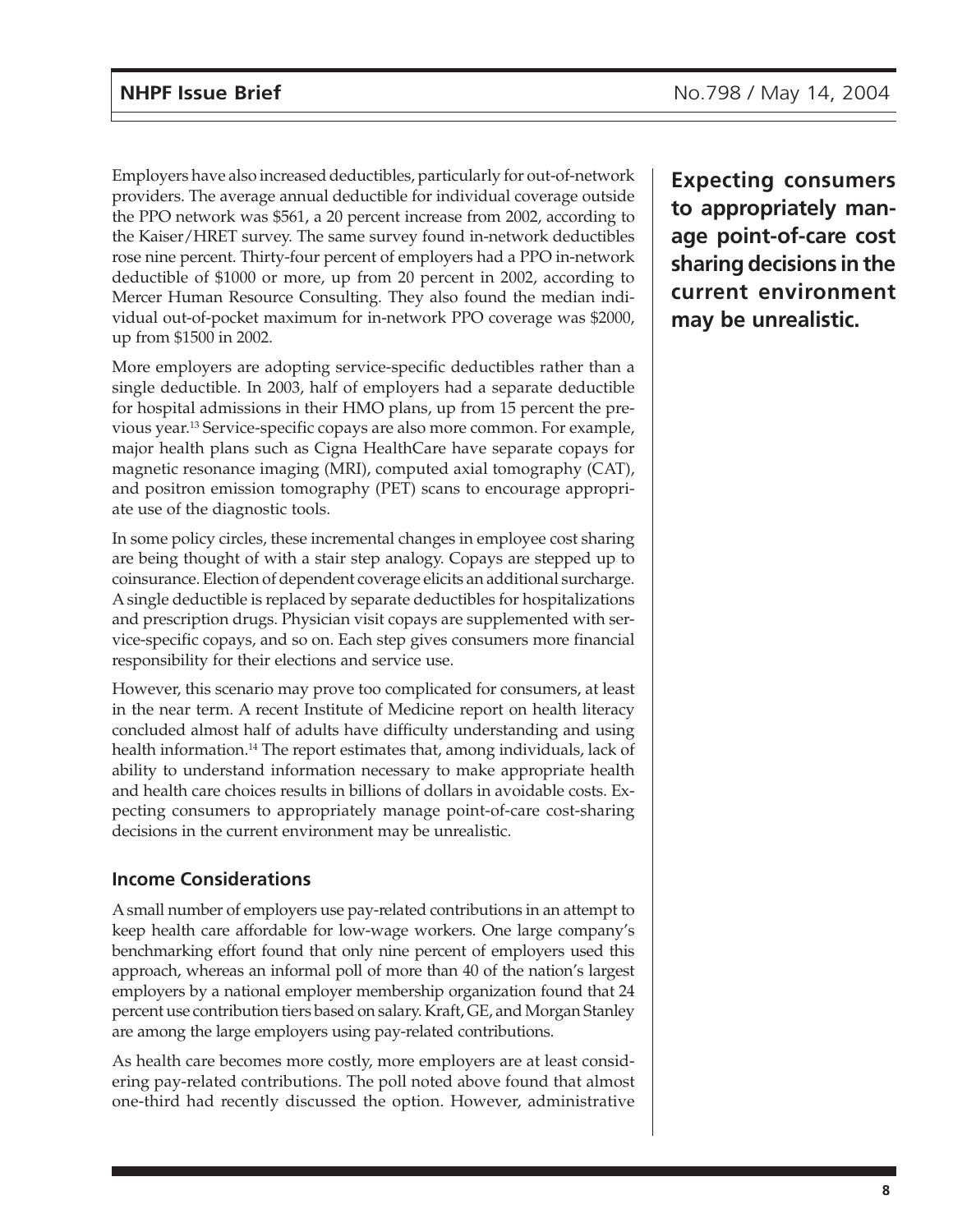complexities, union contracts, and other issues are expected to limit the number of employers implementing this option.

## **Market-Oriented Approach Underlies Employer Strategy**

Underlying employers' recent cost sharing strategy is a belief that market forces can do more than government interventions to manage costs and improve quality. That is not to say employers think cost sharing is the answer to our health system's ills. Employers know there is no silver bullet. But there are actions they can take as health care purchasers to promote quality and efficiency. Sharing the cost of health care with employees is one of those actions.

For many years, employers used supply-side tactics to rein in costs and encourage quality. Now, they are addressing the demand side in the hope that consumerism will lead to improvements. Writing in the *New England Journal of Medicine,* Galvin and Milstein summed up a prevailing employer view: "Employers believe that consumer pressure is a powerful, underused lever for improving quality and efficiency. They believe that higher quality and lower cost will result if consumers have more responsibility for their health care expenditures and if providers respond by improving their performance."15

Even among employers, however, there is growing pessimism that market forces can produce efficiency without government intervention. The Community Tracking Study, a longitudinal examination of 12 nationally representative health care markets sponsored by the Robert Wood Johnson Foundation, found even employers felt "some kind of intervention stronger than what has been tried before is thought to be necessary to force change."<sup>16</sup>

Although point-of-care cost sharing provides some relief to employers watching expenditures, it is primarily designed to change the way consumers interact with the health care system. In addition to raising employee costs, employers are sponsoring programs to help employees enhance their health, make wise health care decisions, and get more for their health care dollars.

Disease management programs are an example. They were offered by threefourths of employers last year, according to the Hewitt survey. Many employers also added or redoubled efforts with existing programs such as health risk appraisals, nurse advice services, health coaches, online health information resources, and other personal health management tools.<sup>17</sup> In addition, a number of plans used financial incentives to promote preventive care (such as low copays and coverage without having to satisfy a deductible) and to encourage a healthy lifestyle. For instance, IBM offers a \$150 rebate to nonsmoking employees and employees who successfully complete a smoking cessation program. Employees with a three-day-a-week fitness routine are also eligible for a rebate (Figure 4).<sup>18</sup>

**Although point-of-care cost sharing provides some relief to employers, it is primarily designed to change the way consumers interact with the health care system.**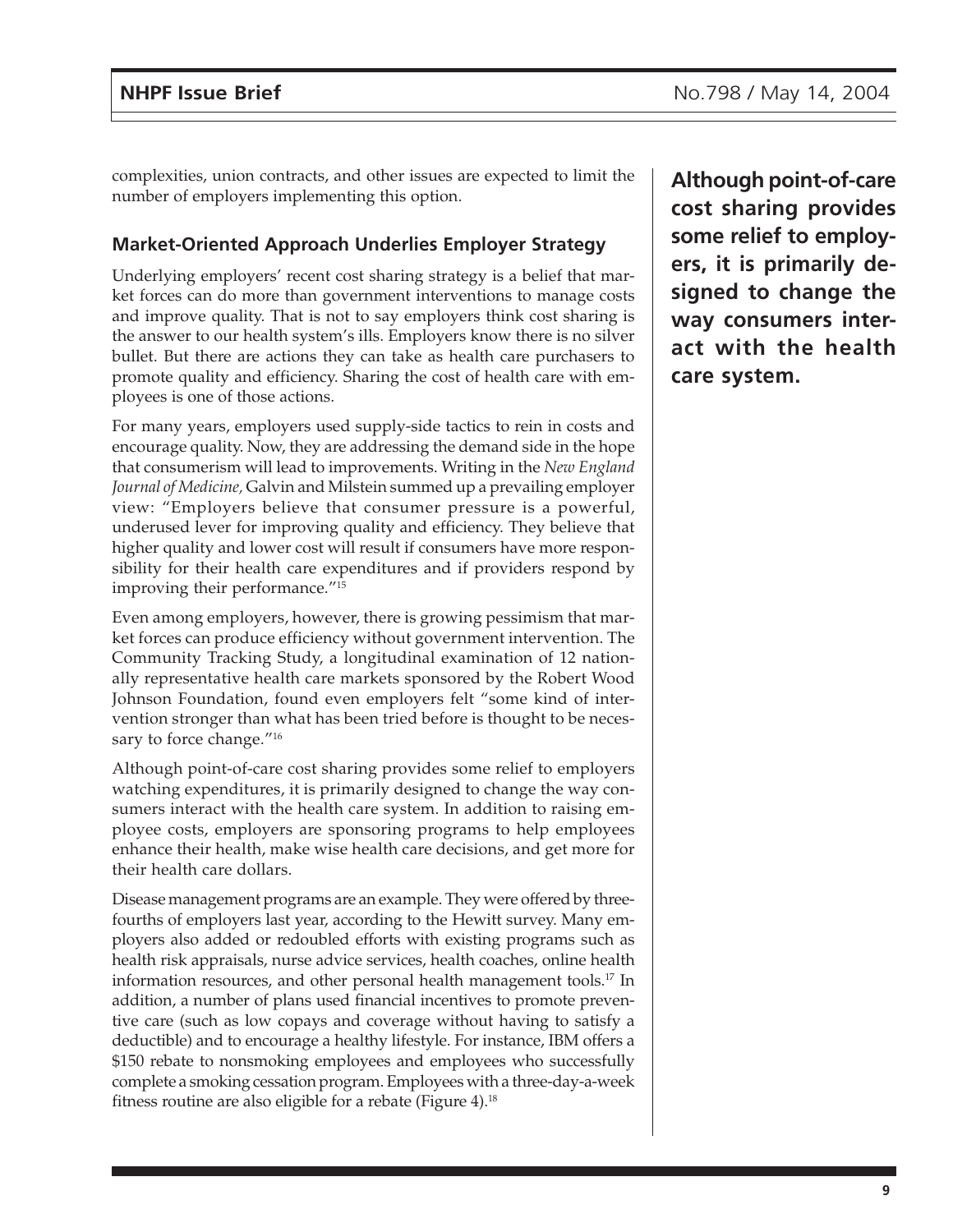Despite these efforts, consumer readiness and ability to assume a more active role is likely a long-term proposition. Research on consumer involvement in their own health care finds that many consumers have difficulty using comparative information to inform their choices and that they often use high price as an indicator of high quality.<sup>19</sup> Moreover, much of the information consumers want most, such as differences in cost and performance among physicians, is not yet readily available.<sup>20</sup>

## **GREATER FINANCIAL STAKE MEANS NEW CONSIDERATIONS FOR EMPLOYEES**

Employees are beginning to think more carefully about their health care choices regarding coverage, financing, and plan type, as well as the use of drugs and other services due to higher costs.21 In terms of coverage, experts advise employees to know which providers are in-network and what's covered under the plan. Knowing eligibility rules for dependent coverage can also make a significant difference in consumer spending. Even without incentives to opt out of dependent coverage, employees are beginning to review trade offs of coverage versus cost when both spouses work and are offered health care.

## **High-Deductible Plans**

Most people with private insurance choose a high premium– low deductible plan to avoid out-of-pocket spending. But benefits experts warn that many of them may be overinsured and spending more in the long run. Experts recommend consumers do the math to determine whether a low-premium–high deductible plan will save them money while providing the protection they need.<sup>22</sup> Many new catastrophic plans provide more coverage for preventive care than traditional catastrophic plans. It is also fair to say that many health policy experts are concerned the availability of less comprehensive coverage will create adverse selection against comprehensive plans.

Five percent of all employers and 17 percent of large employers (5000+ employees) offered a high-deductible plan (\$1000 deductible for single; \$2000 for family coverage) to at least some of their employees in 2003.23

Consumer-directed health plans (CDHPs), high-deductible plans with an employer-funded health reimbursement account (HRA), are a new option for some employees. Annual employer contributions to the HRA range from \$300 for individual coverage to \$2000 for family coverage. Employees use the spending account and satisfy a deductible before PPO-style insurance kicks in. Employers design the

#### **FIGURE 4 Percent of Employers Considering the Following Actions to Constrain Health Care Costs**

| 15% | Factor quality information into plan<br>selection           |
|-----|-------------------------------------------------------------|
| 15% | Factor quality information into plan<br>contracting         |
| 18% | Offer high deductible plan w/out HRA                        |
| 19% | Implement tiered networks based on<br>quality/cost criteria |
| 23% | Provide employees information on<br>provider quality        |
| 24% | Significantly increase point-of-care<br>cost sharing        |
| 25% | Significantly increase premiums                             |
| 42% | Provide employees information on<br>specific health issues  |

*Source: National Business Group on Health/Watson Wyatt Worldwide, 2004.*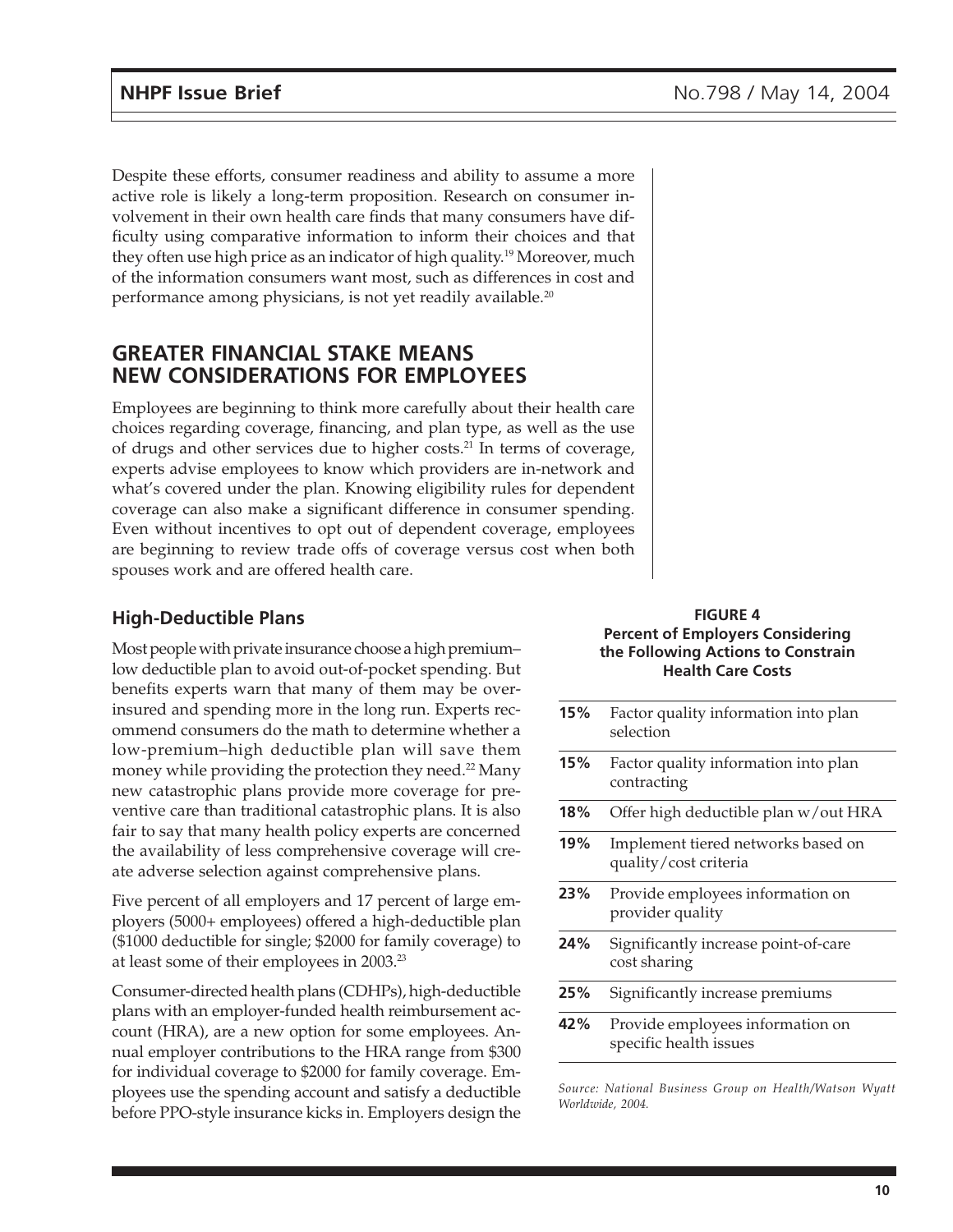CDHP, determining HRA contribution, eligible expenses, maximum outof-pocket payments, carry-over limits, and what happens to unused funds when an employee leaves. Many employers provide two or three options, allowing employees to pay a higher contribution for a lower deductible. More than half of employers offering a CDHP cover eligible preventive services at 100 percent through the insured part of the plan (Figure 5).

Almost one half-million people will be enrolled in CDHPs this year, according to a recent study by Watson Wyatt Worldwide and the National Business Group on Health.<sup>24</sup> Mercer Human Resource Consulting found 1 percent of all employers offered a CDHP in 2003, whereas 9 percent of the largest employers (20,000+ employees) offered them, up from 7 percent in 2002.25 The June 2002 Internal Revenue Service (IRS) decision to not tax HRAs, to allow carry-over of unused funds, and to permit concurrent use with employee-funded flexible spending accounts (FSAs) accelerated interest in CDHPs.

## **HSAs and Other Funding Options**

There are more health benefits financing options than ever before. Section 1201 of the Medicare Prescription Drug, Improvement, and Modernization Act (MMA) of 2003 created a new tax-favored Health Savings Account (HSA) beginning January 2004 for use with a qualified high-deductible plan.26 Unlike HRAs and FSAs, HSAs can combine employer and employee



## **FIGURE 5 Sample Consumer-Directed Health Plan Design**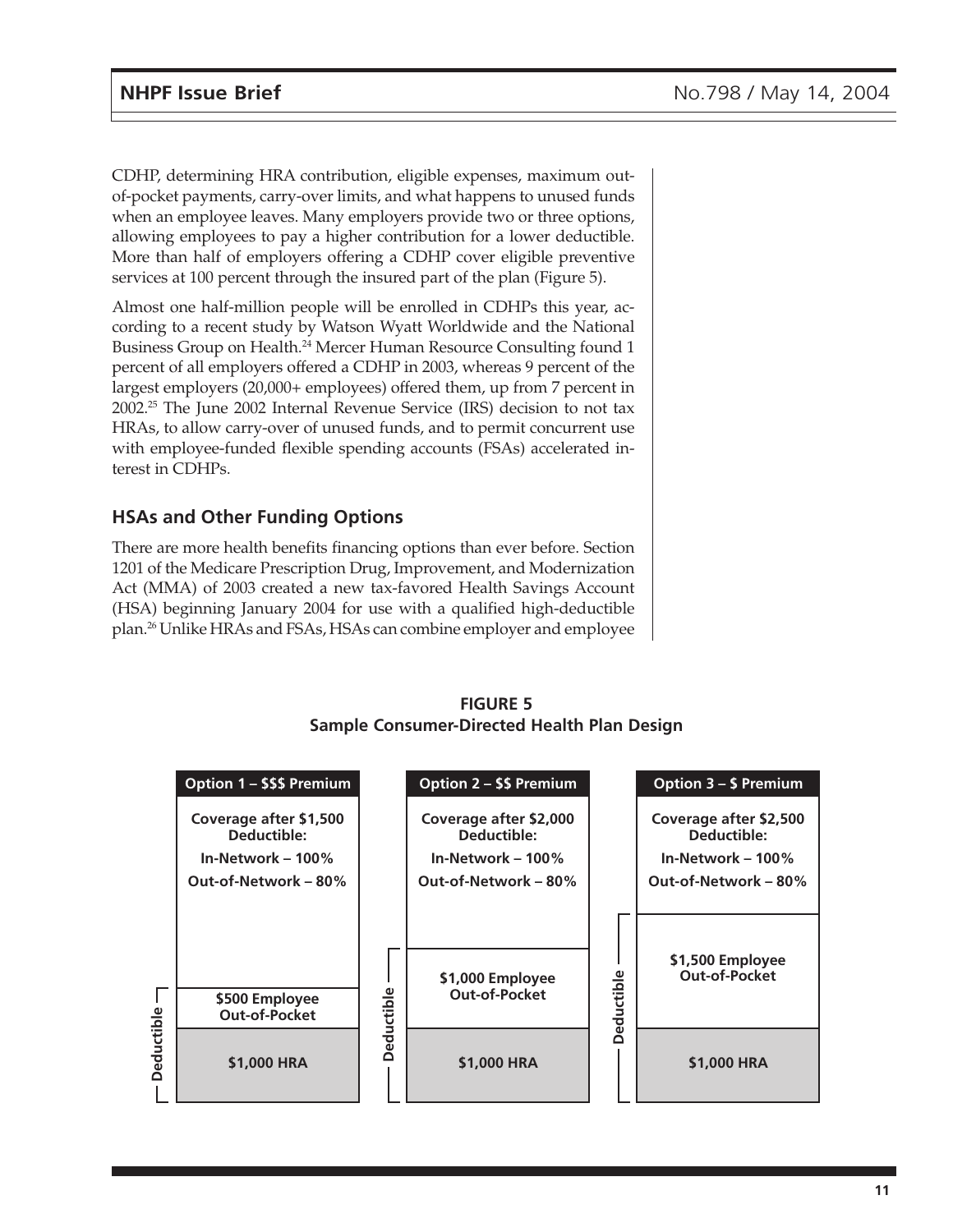dollars with employee pre-tax salary deductions, employer contributions, and flex credits. Maximum allowable contribution to the account is 100 percent of the annual deductible or \$2600 for individual coverage in 2004 and \$5150 for family coverage in 2004, whichever is less. The accounts are portable (from job to job), and unused balances may be carried forward (from year to year). They may also be used to save for retiree medical coverage.

The Department of Treasury and the IRS are in the midst of issuing HSA guidance with the final round of regulations, due out this summer. Among the implementation issues under consideration are coordination of HSAs with HRAs and FSAs, qualified high-deductible plan design, nondiscrimination rules, and employer contributions. Analysts predict HSAs will increase interest in CDHPs and other high-deductible plans. At the same time, many policy experts are concerned about their ultimate effect. Paul Ginsburg, president of the Center for Studying Health System Change, warns that HSAs will "transfer resources from the sick to the healthy."<sup>27</sup>

While HRAs and HSAs are new to the health care funding alphabet soup, FSAs are not. In 2003, 83 percent of large employers offered an FSA, although only 14 percent of small employers (3 to 199 employees) did so. FSAs, funded by employee pre-tax salary deductions, are only used by about 20 percent of employees nationwide. Inability to carry over unused FSA funds from year to year is primarily to blame for low participation. More than half of employees responding to a 2003 survey by Fidelity Investments said they did not participate in their company's FSA because they were afraid of losing unspent money. A third said the reimbursement process required too much effort.<sup>28</sup>

However, participation in FSAs increased 15 percent in 2003 and annual contributions grew by 7 percent, according to Fidelity Investments. They attribute the growth to employees reaching a tipping point on health care spending, such that any amount saved through pre-tax contributions mitigated risk and inconvenience. Another factor may be greater availability of health benefit debit cards. Debit cards simplify administration by eliminating paperwork and helping employees keep track of their account spending. Also used to administer HRAs, these debit cards can double as health plan identification cards. Often, users have private Web access to account information where they can check claims, payments, and balances; view lists of eligible/ineligible expenses; and calculate potential tax savings.

## **Delivery System Options**

Yet another choice for many employees is the type of plan delivering their care. Eighty percent of large employers and 31 percent of small employers offer more than one plan.<sup>29</sup> The most commonly selected plan type in 2003, but also the most expensive, was the PPO.<sup>30</sup>

**Inability to carry over unused FSA funds from year to year is primarily to blame for low participation.**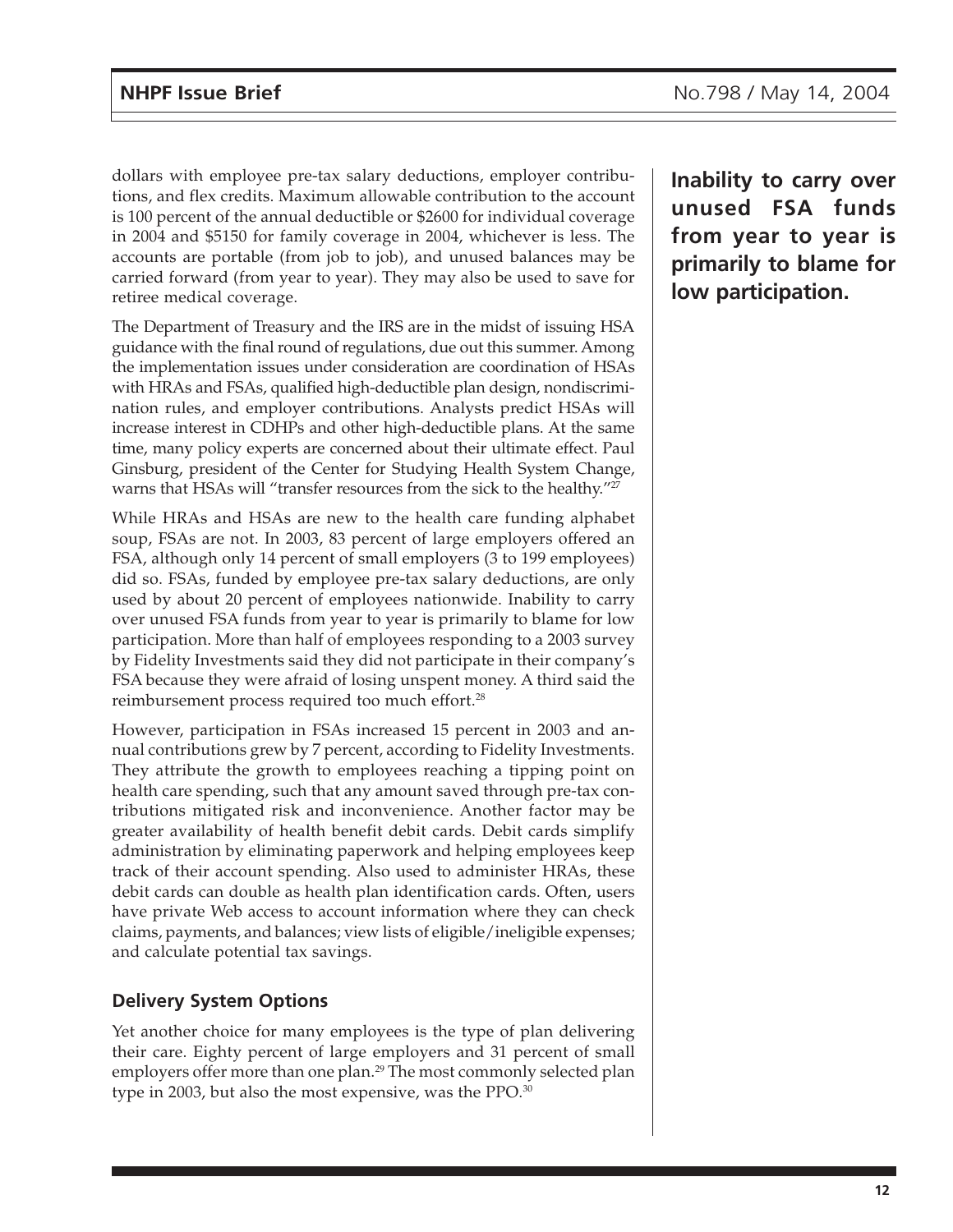Though such numbers could be interpreted as a ringing endorsement of PPOs, surveys show many employees are uncertain about their benefit choices. For example, the Fidelity survey found 42 percent of employees do not understand the differences among PPOs, HMOs, and indemnity plans; 34 percent do not understand the differences in services covered by the plans; and 32 percent do not understand differences in copays, deductibles, and coinsurance used by the different plans.<sup>31</sup> In another survey by Cigna HealthCare, 65 percent of employees did not know whether their plan offered a wellness program, 57 percent did not know whether their plan had disease management programs, and 53 percent did not know whether they were offered a nurse advice line.<sup>32</sup>

## **OUTLOOK: DIRECTION IS CLEAR; ULTIMATE BALANCE, CONSEQUENCES ARE NOT**

With resources lagging behind demand, it is clear consumers will pay more for health care. It is also clear employers are in the midst of redesigning their role. Answers to other questions are less obvious. How will cost sharing be designed and for what level of benefit? Will consumers bear most of the cost for routine and discretionary care and be well covered for catastrophic events? Or will consumers pay much higher premiums for lower out-of-pocket costs and comprehensive coverage? Can point-of-care cost sharing help consumers be more cost conscious without discriminating against the chronically ill? How will providers react if utilization is significantly reduced or if consumers ask for guidance in making cost-effective decisions? What types of education and decision-support tools are needed to encourage consumers to take on these roles?

Although there are numerous studies on the effects of cost sharing on health care utilization, few assess its effects on health.<sup>33</sup> The most well-known research on cost sharing and utilization was the RAND Health Insurance Experiment, which ran from 1974 to 1982. Laura Tollen, with the Kaiser Permanente Institute for Health Policy, summarized major findings of the experiment in a 2001 Health Benefits Policy Roundtable sponsored by the Kaiser Permanente Institute and *Health Affairs*: "Significant cost sharing does substantially impact utilization of all types of services, and the impact on a range of care, from preventive to traumatic, is fairly consistent. The utilization impact on the poor is greater than the impact on the non-poor."34 She went on to note the RAND Experiment found no clear impact of cost sharing on health status.

Much of the recent research on point-of-care cost sharing and utilization focuses on prescription drug plans. For example, in one study, RAND Corporation researchers found that when prescription drug copays increased from \$5 to \$10 per prescription, employees reduced drug spending by 22 percent. They attributed the reduction to shifting to generics, cutting back on medication use, and switching to over-the-counter medications.<sup>35</sup>

**With resources lagging behind demand, it is clear consumers will pay more for health care.**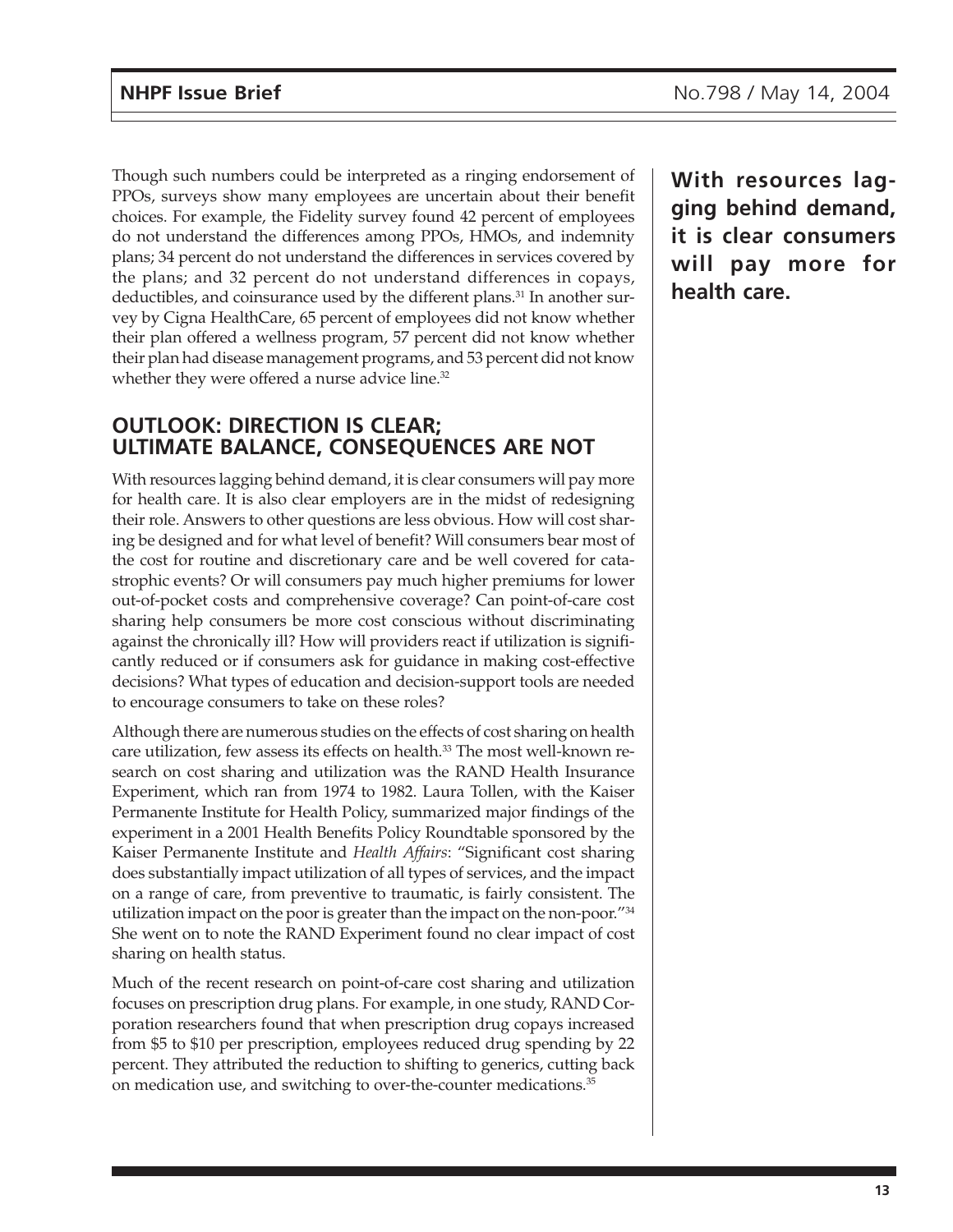Another study by researchers at Harvard Medical School, Brigham and Women's Hospital, and Medco Health Solutions (a pharmacy benefit manager) found between 16 and 32 percent of patients enrolled in one large company's prescription drug plan stopped using needed medication in the six months following a switch from a single copay to a three-tier copay. The research team suggested that a more incremental change along with better communications might have supported better treatment compliance.<sup>36</sup> Other studies of tiered prescription drug benefits found adding a third higher cost tier did not result in negative health outcomes, such as increased emergency room visits or inpatient hospitalizations.<sup>37</sup>

## **Employers Redefine Their Role**

Employer health care expenditures are expected to rise another 12 to 14 percent in 2004. Although health benefits are a prime tool for attracting and retaining employees, uncontrollable costs and a soft job market mean employers will likely continue to share health care cost increases with their employees.

Speaking at a recent Center for Health System Change meeting on consumer cost sharing, Arnold Milstein, with Mercer Human Resource Consulting, predicted "more will be paid by service users, those with dependents, the more affluent, and those making certain types of selections which increase spending." He went on to say employers' best option is to vary employee cost sharing by "choice of provider, participation in disease management and wellness programs, and choice of where and what care they receive."38 James C. Robinson, writing in *Health Affairs*, characterized employers' latest cost sharing strategy as "moving away from a one-size-fits-all approach toward more limited subsidies to support a broader variety of options."39

However, leading employers are quick to add that their efforts are concerned with more than sharing costs. Speaking at a recent conference, Helen Darling, president of the National Business Group on Health,<sup>40</sup> said our health care system's continuing quality problems are another reason employees need to start paying attention to their health care choices. She reminded participants that experience shows employees take quality for granted, and without cost sharing they are less likely to note either options or costs.<sup>41</sup> Employers and their health system partners will continue to refine point-of-care cost sharing arrangements by factoring more quality criteria into their rating and payment systems.

Employers know paying more for health care is a bitter pill for employees to swallow. Consequently, many have developed comprehensive employee health care communications plans. Cognizant that they helped develop the environment in which employees are insulated from the true costs of health care, employers have begun communicating difficult messages and complex information about health care's cost and value, as well as changes to company plans.

**Employer health care expenditures are expected to rise another 12 to 14 percent in 2004.**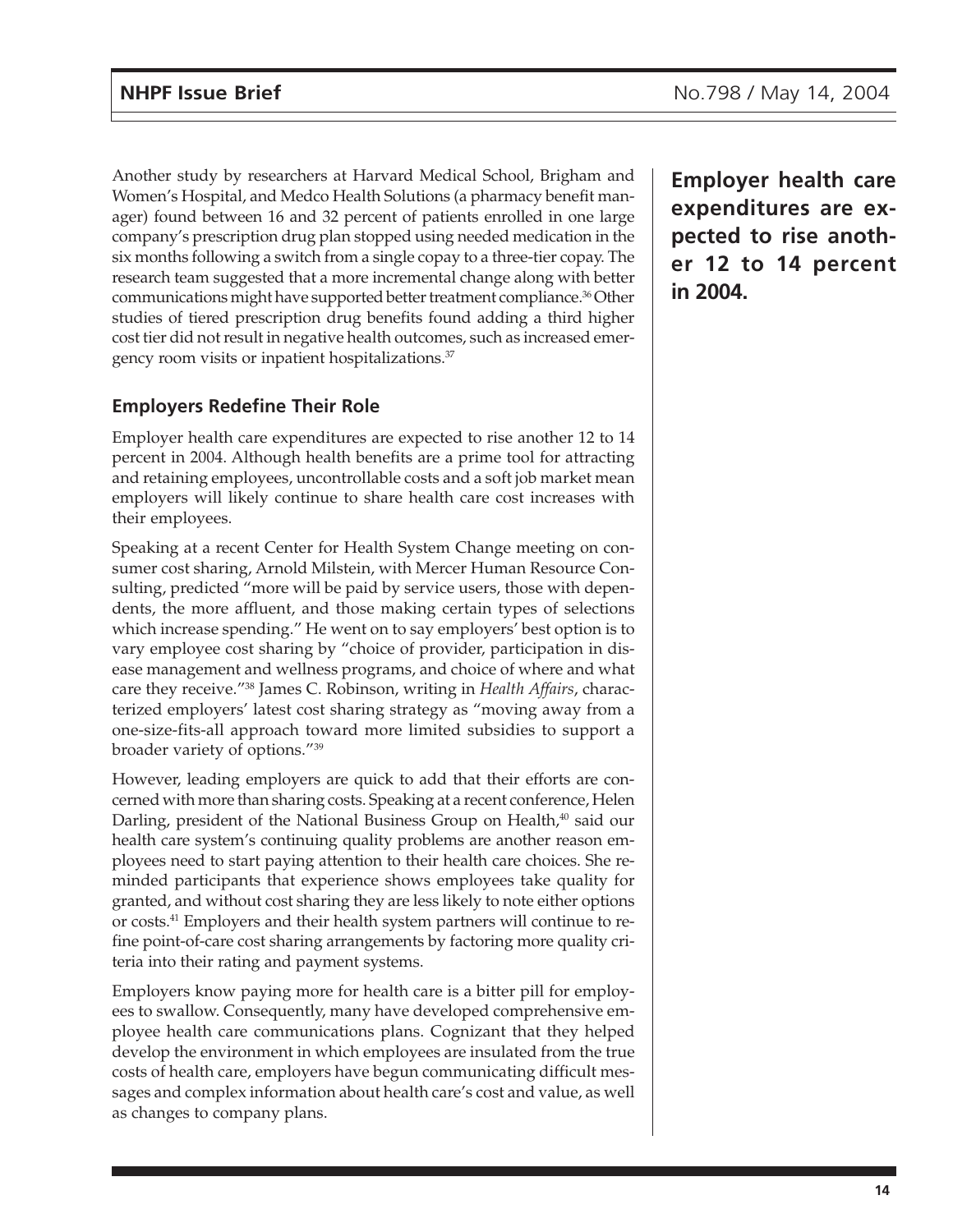Along with communications, employers are investing in decision-support tools for employees. Tools helping employees choose a health plan at open enrollment, such as calculators, comparison charts, and report cards, have been around for more than a decade. Newer tools and services help consumers make decisions at the point of care. They include health coaches, nurse advice lines, automated health risk appraisals, self-study modules, medical consultations, and online information. Many employers are optimistic that helping consumers evaluate treatment options and manage their health conditions will improve quality and cost efficiency.<sup>42</sup>

## **Consumer Policies Needed**

Large employers are well positioned to provide employees information and tools to help them make informed health care decisions, but employer efforts can go only so far. Assuming that consumer responsibility for health care costs continues to increase, governments have a role in creating health care markets for consumers through public policies and investments across several areas. Although seemingly straightforward, each of these areas requires an unprecedented level of cooperation among health care stakeholders. They include:

**Transparency—**The Institute of Medicine report *Crossing the Quality Chasm* calls for transparency, saying the health care system should make information available that allows consumers to make informed decisions when selecting a health plan or choosing among alternative treatments.<sup>43</sup> Last year, for example, Kaiser Permanente and consumer groups came to an agreement that Kaiser Permanente would publish clinical guidelines developed by its physicians and provide information on its physician compensation structure. Consumer advocates hoped it would have a ripple effect throughout the industry, but there is little incentive and no requirement for such public disclosures. Seventy percent of employers surveyed by Hewitt Associates said the government should require providers to disclose prices publicly, whereas 85 percent said the government should mandate quality reporting by hospitals and physicians.<sup>44</sup>

**Uniform provider data and reporting requirements—**The MMA of 2003 encourages hospitals to submit standardized quality of care data. Beginning in 2005, hospitals that do not report will not receive increased payments that year.<sup>45</sup> However, hospital report cards designed for consumers are relatively new, even though accrediting and regulatory organizations have collected hospital data for years. The National Quality Forum (NQF) began developing a standard set of evidence-based hospital performance measures for public reporting in 1999. To date, there are about 40 measures. Adoption of the standards is important because several studies suggest that negative attitudes and distrust by hospitals participating in public reporting could be lessened if there were a national set of standards offered by a credible group.<sup>46</sup>

**Hospital report cards designed for consumers are relatively new, even though accrediting and regulatory organizations have collected hospital data for years.**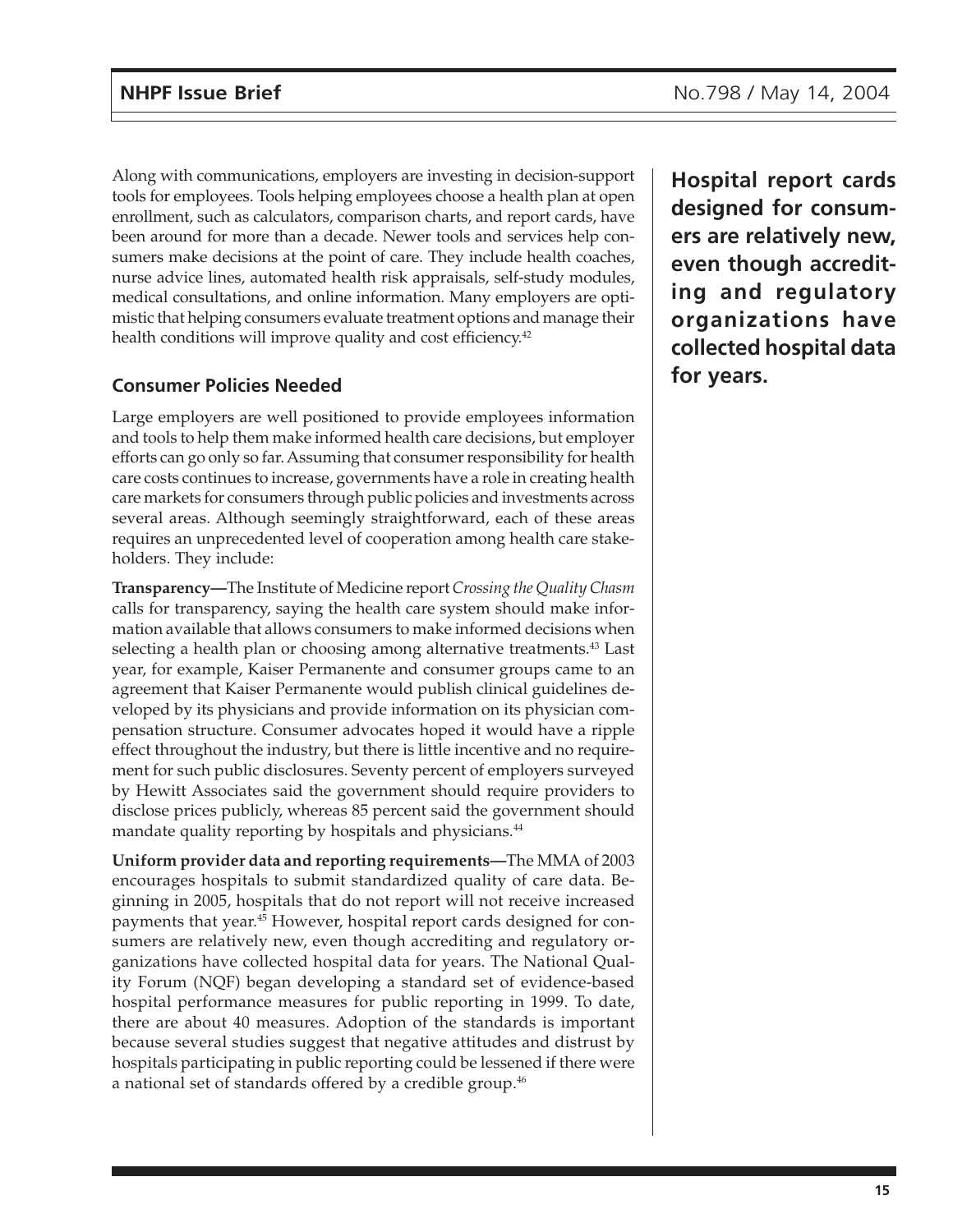**Public education and decision-support tools—**Education about health care quality and cost variability are needed. Government could take a lead role in providing that education and in making easily accessible decision-support tools for plan choice as well as point-of-care treatments. Also needed are comparative performance information and guidance on how to interpret it, information on how to interpret technology assessments, and assistance on how to use calculators and other tools to help individuals determine what type of coverage is best for them.

**Tax treatment of health benefits—**Tax policy favors employer sponsorship of health benefits. Speaking at a February 12, 2004 briefing sponsored by the National Center for Health Policy Analysis, Rep. Bill Thomas (R-CA), chairman of the House Ways and Means Committee said that the employment-based health insurance system is fundamentally flawed and that HSAs "have given the individual market some of the same government-sponsored subsidies that employers receive when they make health care coverage available to employees."47 He did, however, go on to say the government needs to be careful not to distort the market by creating financial incentives for particular products, such as the HSA. Stuart Butler, with the Heritage Foundation, also points to tax policy as the linchpin for the creation of health care markets geared toward consumers. As a first step, he recommends expanding "tax credits and other tax relief for nonemployer-sponsored coverage, and for consumers' direct expenditures, preferably in combination with a phased-in ceiling on the tax exclusion."48

## **CONCLUSION**

Private employers have increased employee cost sharing for health benefits through increased contributions and out-of-pocket costs. The degree of cost sharing at the point of care is often based on the cost efficiency of the choice. Long range analyses showing health care expenditures will continue to outpace economic growth make it likely that these cost sharing trends will continue. In addition, the rejection of managed care by consumers and the growing complexity of medical care make the one-size-fits-all approach of the past difficult to maintain.

Underlying the employers' cost sharing strategy, particularly at the point of care, is a belief that market forces can do more than government interventions to manage costs and improve quality. Generally, leading employers believe cost-conscious demand can improve health care quality and efficiency.

There is growing recognition, however, that consumers are unprepared to make informed decisions at each step in the process and that government interventions will be needed to create health care markets supportive of informed consumer choice. Areas for public policy change and investment include transparency, uniform provider data and reporting requirements, public education and decision-support tools, and tax treatment of health benefits.

**Tax policy favors employer sponsorship of health benefits.**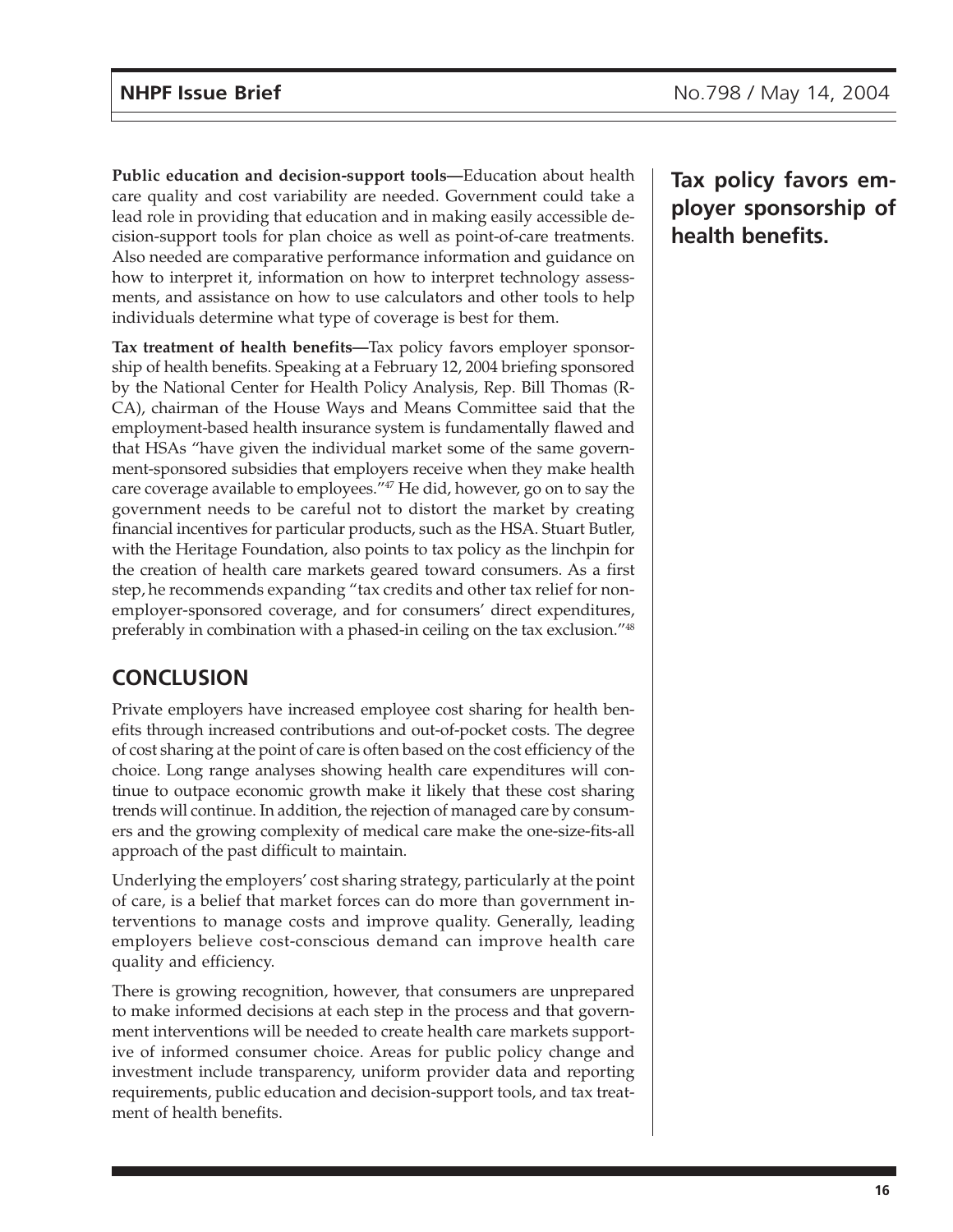## **ENDNOTES**

1. Katherine Levit, Cynthia Smith, Cathy Cowan, Art Sensing, Aaron Catlin, and the Health Care Accounts Team, "Trends: Health Spending Rebound Continues in 2002," *Health Affairs*, 23, no. 1 (January/February 2004): 147–159.

2. Helen Darling, "Employers' Strategies for Controlling Healthcare Costs: Partnerships, Empowerment and Other Developments," (presented as Duncan W. Clark Lecture, New York Academy of Medicine, February 2, 2004).

3. Levit *et al.*, "Trends."

4. James C. Robinson, "Renewed Emphasis on Consumer Cost Sharing in Health Insurance Benefit Design," *Health Affairs*, Web Exclusive, March 20, 2002; available at http:// content.healthaffairs.org/cgi/content/full/hlthaff.w2.139v1/DC1.

5. The Kaiser Family Foundation and Health Research and Educational Trust "Employer Health Benefits 2003 Annual Survey," September 2003; accessed October 1, 2003 at http:// www.kff.org/insurance/ehbs2003-1-set.cfm.

6. "Surprise Slow-Down in US Health Benefit Cost Increase," National Survey of Employer-Sponsored Health Plans 2003, preliminary results, December 4, 2003, Mercer Human Resource Consulting, Washington, DC.

7. "Health Care Costs Continue Double-Digit Pace, But May Start Moderating in 2004," Hewitt Associates, Press Release, Lincolnshire, IL, October 13, 2003, data derived from the Hewitt Health Value Initiative, http://www.hewitt.com.

8. Vanessa Fuhrums, "Company Health Plans Try to Drop Spouses," *The Wall Street Journal*, September 9, 2003, D1.

9. Kaiser/HRET, "Employer Health Benefits 2003 Annual Survey."

10. Jesse D. Malkin, Dana P. Goldman, and Geoffrey F. Joyce, "From the Field: The Changing Face of Pharmacy Benefit Design," *Health Affairs*, 23, no. 1 (January/February 2004): 194–199.

11. "Creating a Sustainable Health Care Program: Eighth Annual Washington Business Group on Health/Watson Wyatt Survey Report 2003," Watson Wyatt Worldwide, Washington, DC, 2004, 7.

12. Kaiser/HRET, "Employer Health Benefits 2003 Annual Survey"; and Mercer, "Surprise Slow-Down."

13. Kaiser/HRET, "Employer Health Benefits 2003 Annual Survey"; and Mercer, "Surprise Slow-Down."

14. "Health Literacy: A Prescription to End Confusion," Institute of Medicine, National Academies Press, Washington, DC, April 8, 2004.

15. Robert Galvin and Arnold Milstein, "Large Employers' New Strategies in Health Care," *New England Journal of Medicine*, 347, no. 12 (September 19, 2002): 939–942.

16. Len M. Nichols, Paul B. Ginsburg, Robert A. Berenson, Jon Christianson, and Robert E. Hurley, "Are Market Forces Strong Enough to Deliver Efficient Health Care Systems? Confidence is Waning," *Health Affairs*, 23, no. 2 (March/April, 2004): 10.

17. "Health Care Expectations: Future Strategy and Direction," Hewitt Associates, Washington, DC, January 2004, available at http://was4.hewitt.com; and Mercer, "Surprise Slow-Down."

18. Gloria Gonzales, "Employees Aid in Cost Cutting," *Business Insurance*, February 9, 2004, 16.

19. Judith H. Hibbard, Paul Slovic, Ellen Peters, and Melissa L. Finucane, "Strategies for Reporting Health Plan Performance Information to Consumers: Evidence from Controlled Studies," *Health Services Research*, 37, no. 2 (2002): 291–313; Judith H. Hibbard, Paul Slovic, Ellen Peters, Melissa L. Finucane, and Martin Tusler, "Is the Informed-Choice Policy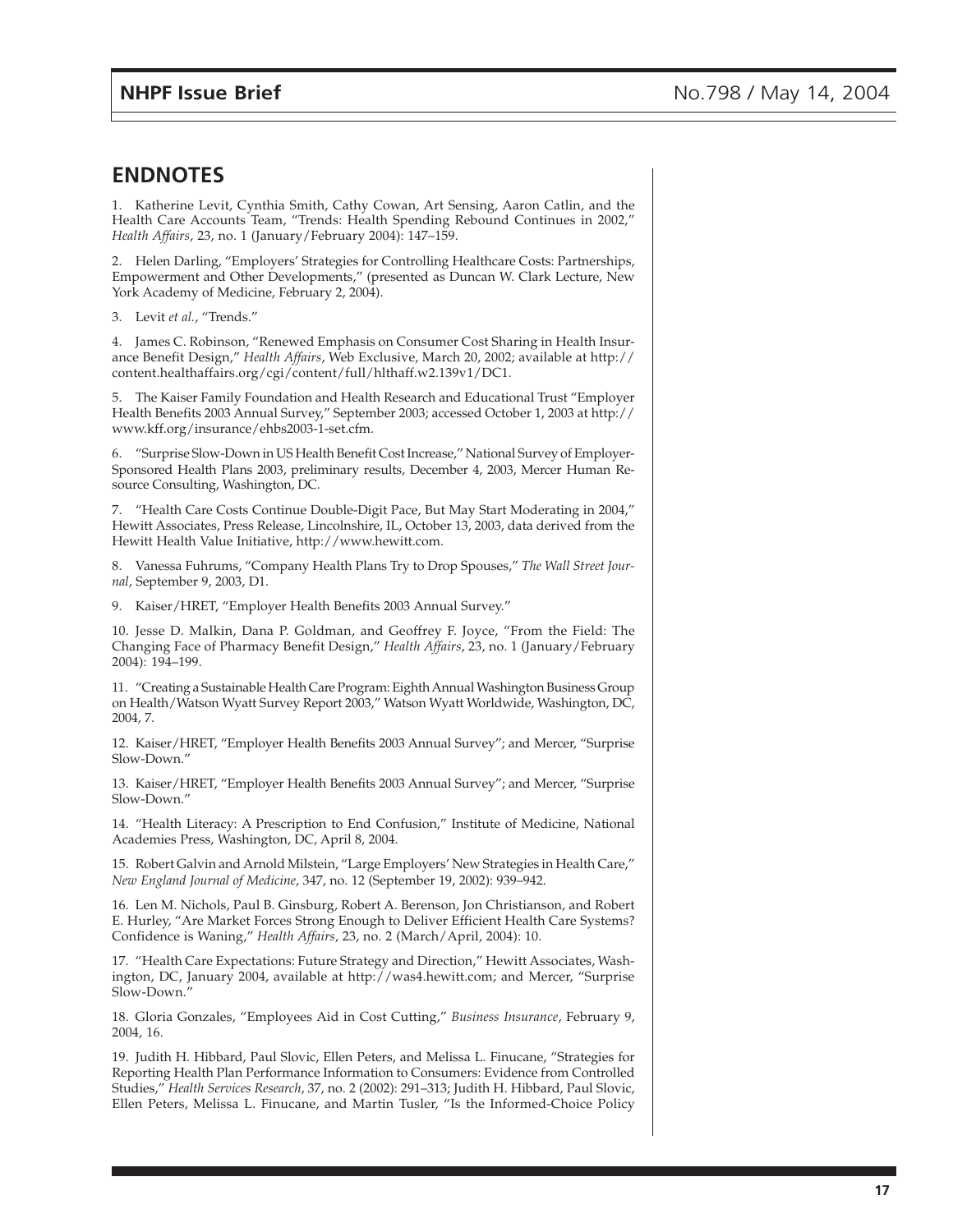Approach Appropriate for Medicare Beneficiaries?" *Health Affairs*, 20, no. 3 (May/June 2001): 199–203; and Judith H. Hibbard, Paul Slovic, and Jacuquelyn J. Jewett, "Informing Consumer Decisions in Health Care: Implications for Decision-Making Research," *Milbank Quarterly*, 75, no. 3 (September 1997): 395–414.

20. Lise Rybowski, "Meeting Employee's Information Needs in an Evolving Health Care Marketplace," Background Paper, National Health Policy Forum, December 2001; available at http://www.nhpf.org.

21. "Fidelity Report Shows American Workers are Changing Behavior in Response to Rising Health Care Costs and Coverage Cutback," Press Release, Fidelity Investments, Boston, MA, September 24, 2003.

22. Francesca Lunzer Kritz, "The 22 Percent Solution," WashingtonPost.com, October 28, 2003.

23. Kaiser/HRET, "Employer Health Benefits 2003 Annual Survey," 3.

24. Enrollment in Consumer-Directed Plans Growing Rapidly," Press Release, Watson Wyatt Worldwide and the National Business Group on Health, Washington, DC, March 1, 2004.

25. Mercer, "Surprise Slow-Down."

26. Under the Medicare law: a qualified high-deductible plan has at least \$1000 deductible for individual coverage and \$2000 for family coverage; annual deductibles for out-of-network services do not count toward deductible limits; no deductible for preventive services is permitted; there is no restriction on annual out-of-pocket limits for out-of-network services; and deductible and annual limit amounts are indexed to cost of living increases.

27. Paul Ginsberg, "Commentary: Tax-Free But of Little Account," *Modern Healthcare*, February 16, 2004.

28. "Number of FSA Accounts on the Rise," *Employee Benefits Management Directions*, 307 (September 2, 2003): 5.

29. Kaiser/HRET, "Employer Health Benefits 2003 Annual Survey."

30. Kaiser/HRET, "Employer Health Benefits 2003 Annual Survey."

31. Press release, "Fidelity Report."

32. "Employees Grade Themselves Low on Benefit Knowledge," BenefitNews.com Connect Newsletter, October 7, 2003.

33. Laura Tollen, "Policy Issues in Health Benefit Design" (prepared for the roundtable discussion "Connecting Public Policy to Health Benefit Design," sponsored by *Health Affairs* and the Kaiser Permanente Institute for Health Policy, October 2001).

34. Tollen, "Policy Issues," 12.

35. G. F. Joyce, J. J. Escarce, M. D. Solomon, D. P. Goldman, "Employer Drug Benefit Plans and Spending on Prescription Drugs," *Journal of the American Medical Association*, 288, no. 14 (October 9, 2002): 1733–1739.

36. G. F. Joyce *et al.*, "Employer Drug Benefit Plans."

37. "Pharmacy Benefit Guide: Making Prescription Drugs More Affordable Evidence-Based Pharmacy Benefit Design," Express Scripts, Inc., 2003, 57.

38. Sally Trude and Joy M. Grossman, "Patient Cost-Sharing Innovations: Promises and Pitfalls," Issue Brief no. 75, Center for Studying Health System Change, January 2004, 2.

39. Robinson, "Renewed Emphasis."

40. The Washington Business Group on Health changed its name to the National Business Group on Health in November 2003.

41. Sally Trude, "Patient Cost Sharing: How Much is Too Much?" Issue Brief no. 72, Center for Studying Health System Change, December 2003.